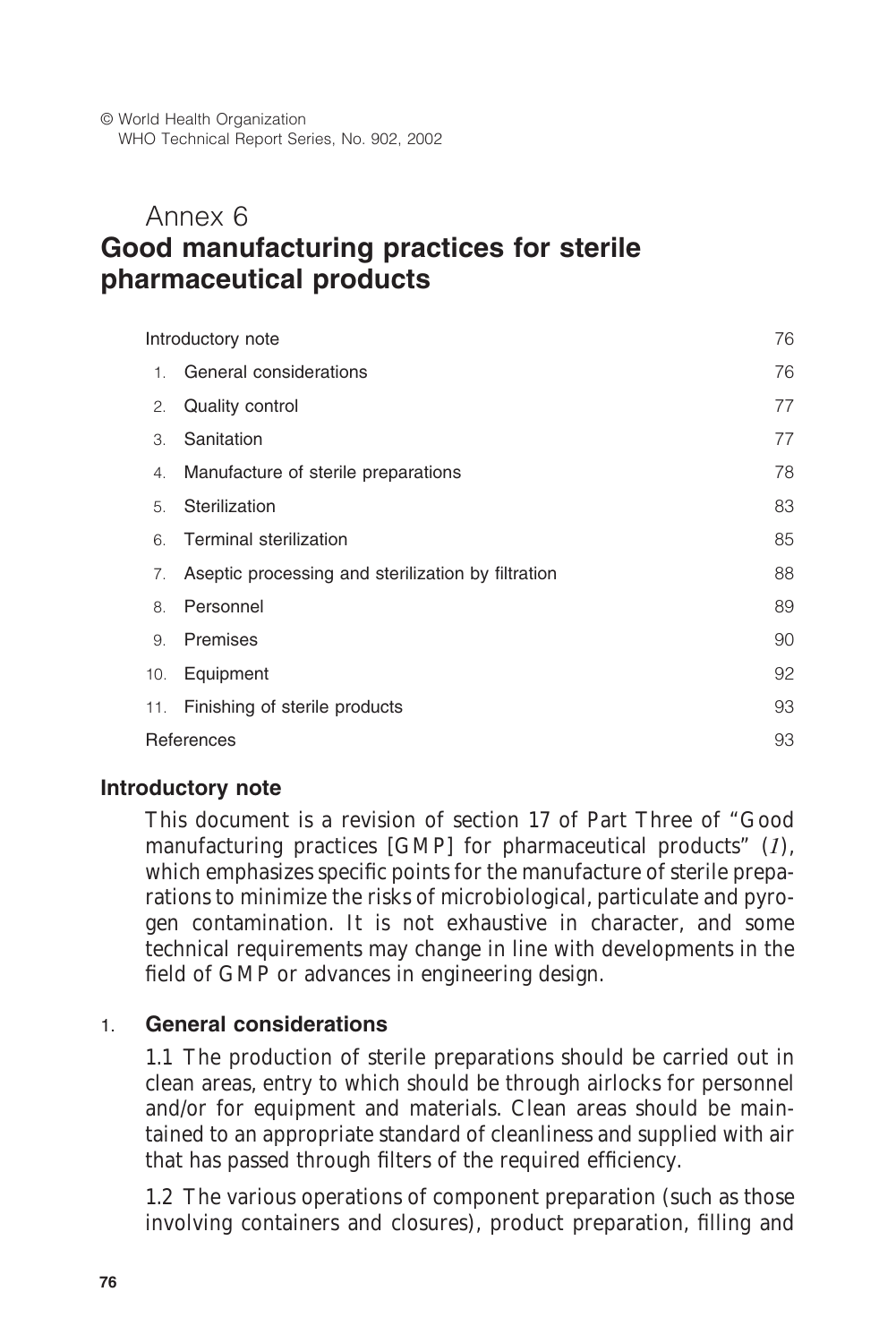sterilization should be carried out in separate areas within a clean area. These areas are classified into four grades (see section 4.1).

1.3 Manufacturing operations are divided here into two categories: first, those where the product is terminally sterilized, and second, those which are conducted aseptically at some or all stages.

### 2. **Quality control**

2.1 Samples taken for sterility testing should be representative of the whole of the batch, but should, in particular, include samples taken from parts of the batch considered to be most at risk of contamination, for example:

- (a) for products that have been filled aseptically, samples should include containers filled at the beginning and end of the batch and after any significant interruption of work;
- (b) for products that have been heat sterilized in their final containers, consideration should be given to taking samples from that part of the load that is potentially the coolest.

2.2 The sterility of the finished product is ensured by validation of the sterilization cycle in the case of terminally sterilized products, and by "media-fills" runs for aseptically processed products. Batch processing records and, in the case of aseptic processing, environmental quality records, should be examined in conjunction with the results of the sterility tests. The sterility test procedure should be validated for a given product. Pharmacopoeial methods must be used for the validation and performance of the sterility test.

2.3 For injectable products, the water for injection and the intermediate and finished products should be monitored for endotoxins, using an established pharmacopoeial method that has been validated for each type of product. For large-volume infusion solutions, such monitoring of water or intermediates should always be done, in addition to any tests required by an approved monograph for the finished product. When a sample fails a test, the cause of such failure should be investigated and remedial action taken where necessary.

### 3. **Sanitation**

3.1 The sanitation of clean areas is particularly important. They should be cleaned frequently and thoroughly in accordance with an approved written programme. Monitoring should be regularly undertaken in order to detect the emergence of resistant strains of microorganisms. In view of its limited effectiveness, ultraviolet light should not be used as a substitute for chemical disinfection.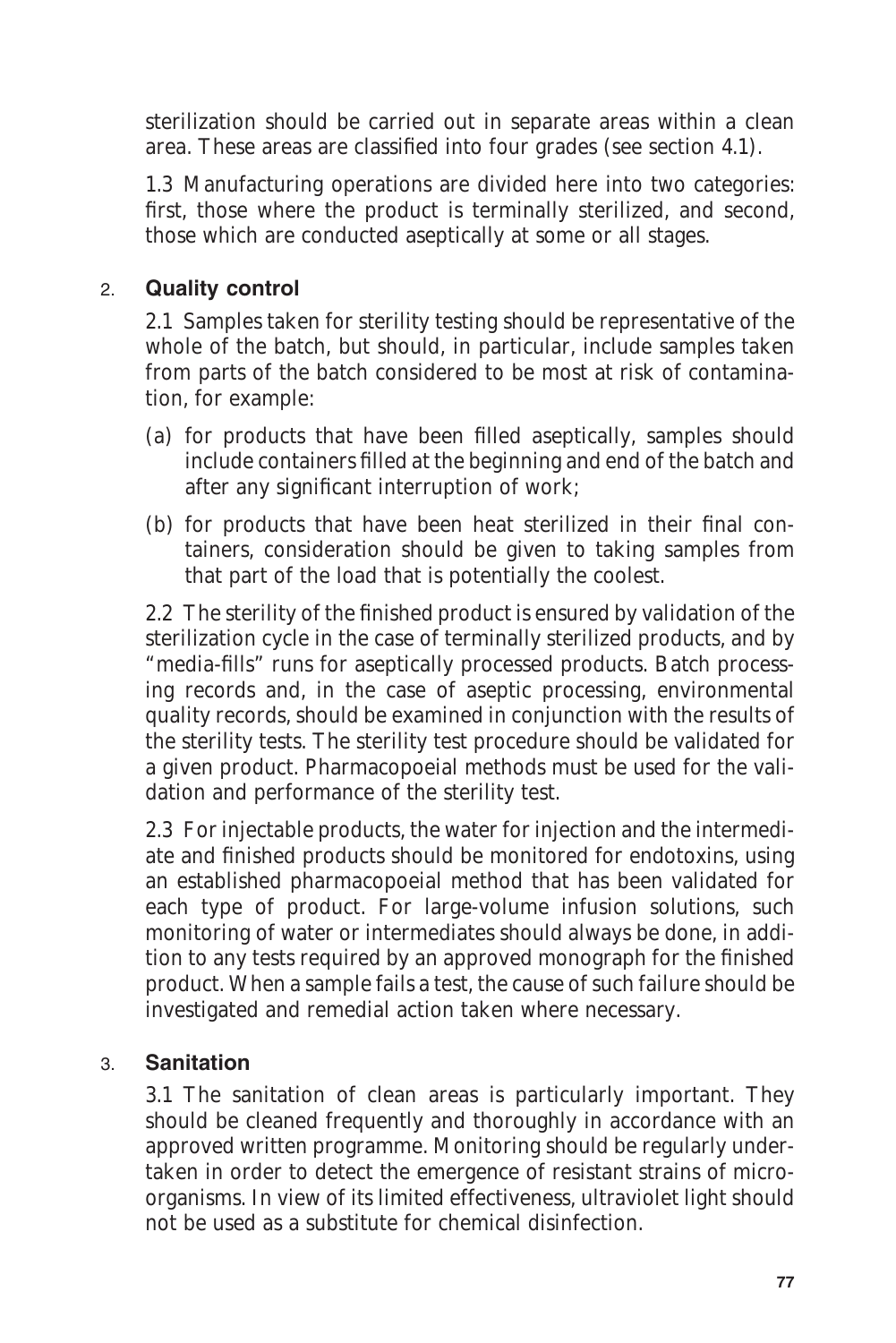| Grade <sup>b</sup> | Air sample<br>$(CFU/m^3)$ | Settle plates<br>(diameter 90mm)<br>$(CFU/4$ hours) $\degree$ | Contact plates<br>(diameter 55mm)<br>(CFU/plate) | Glove print<br>(5 fingers)<br>(CFU/glove) |
|--------------------|---------------------------|---------------------------------------------------------------|--------------------------------------------------|-------------------------------------------|
| А                  | <3                        | <3                                                            | <3                                               | <3                                        |
| B                  | 10                        | 5                                                             | 5                                                | 5                                         |
| C                  | 100                       | 50                                                            | 25                                               |                                           |
| D                  | 200                       | 100                                                           | 50                                               |                                           |

Table 1 Limits for microbiological contamination<sup>a</sup>

<sup>a</sup> These are average values. The grades are defined in section 4.1.<br>
<sup>b</sup> The airborne particulate classification for the four grades is given in Table 2. c Individual settle plates may be exposed for less than 4 hours.

3.2 Disinfectants and detergents should be monitored for microbiological contamination; dilutions should be kept in previously cleaned containers and should only be stored for defined periods unless sterilized. Disinfectants and detergents used in grade A and B areas (see section 4.1) should be sterilized before use.

3.3 In order to control the microbiological cleanliness of the various grades in operation, the clean areas should be monitored. Where aseptic operations are performed, monitoring should be frequent and methods such as settle plates, and volumetric air and surface sampling (e.g. swabs and contact plates) should be used. The zones should not be contaminated through the sampling methods used in the operations. The results of monitoring should be considered when batch documentation for release of the finished product is reviewed. Both surfaces and personnel should be monitored after critical operations.

3.4 Levels (limits) of detection of microbiological contamination should be established for alert and action purposes, and for monitoring the trends in air quality in the facility. Limits expressed in colonyforming units (CFU) for the microbiological monitoring of clean areas in operation are given in Table 1. The sampling methods and numerical values included in the table are not intended to represent specifications, but are for information only.

#### 4. **Manufacture of sterile preparations**

4.1 Clean areas for the manufacture of sterile products are classified according to the required characteristics of the environment. Each manufacturing operation requires an appropriate environmental cleanliness level in the operational state in order to minimize the risks of particulate or microbiological contamination of the product or materials being handled.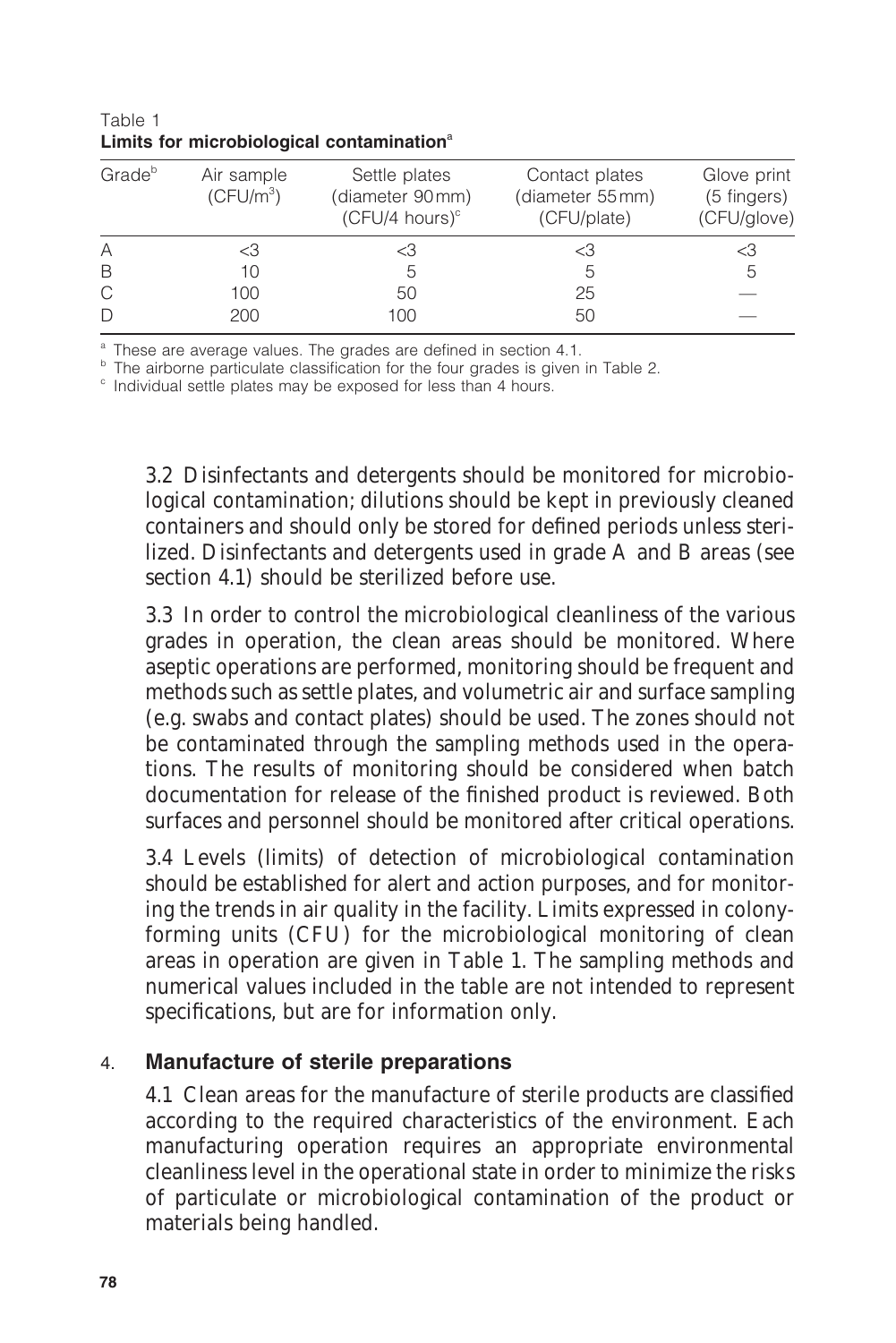| Grade  | At rest<br>Maximum number<br>of particles permitted/m <sup>3</sup> |                | In operation            |                                                         |  |
|--------|--------------------------------------------------------------------|----------------|-------------------------|---------------------------------------------------------|--|
|        |                                                                    |                |                         | Maximum number<br>of particles permitted/m <sup>3</sup> |  |
|        | $0.5 - 5.0 \,\text{µm}$                                            | $>5.0 \,\mu m$ | $0.5 - 5.0 \,\text{µm}$ | $>5.0 \,\mu m$                                          |  |
| А<br>B | 3500<br>3500                                                       |                | 3500<br>350000          | $\bigcap$<br>2000                                       |  |
| C      | 350000<br>3500000                                                  | 2000<br>20000  | 3500000<br>Not defined  | 20000<br>Not defined                                    |  |

Table 2 **Airborne particulate classification for manufacture of sterile pharmaceutical preparations**

In order to meet "in operation" conditions, these areas should be designed to reach certain specified air-cleanliness levels in the "at rest" occupancy state. This latter state is the condition where the installation is complete, and production equipment has been installed and is operating, but no operating personnel are present. The "in operation" state is the condition where the installation is functioning in the defined operating mode and the specified number of personnel are present.

For the manufacture of sterile pharmaceutical preparations, four grades are distinguished here, as follows:

- *Grade A*: The local zone for high-risk operations, e.g. filling and making aseptic connections. Normally such conditions are provided by a laminar-airflow workstation. Laminar-airflow systems should provide a homogeneous air speed of approximately  $0.45 \text{ m/s} \pm 20\%$ (guidance value) at the working position.
- *Grade B*: In aseptic preparation and filling, the background environment for the grade A zone.
- *Grades C and D*: Clean areas for carrying out less critical stages in the manufacture of sterile products.

The airborne particulate classification for the four grades is given in Table 2.

To obtain air of the required characteristics, methods specified by national authorities should be used. It should be noted that:

• In order to reach the B, C and D air grades, the number of air changes should be appropriate for the size of the room and the equipment and personnel present in it. At least 20 air changes per hour are usually required for a room with a good airflow pattern and appropriate high-efficiency particulate air (HEPA) filters.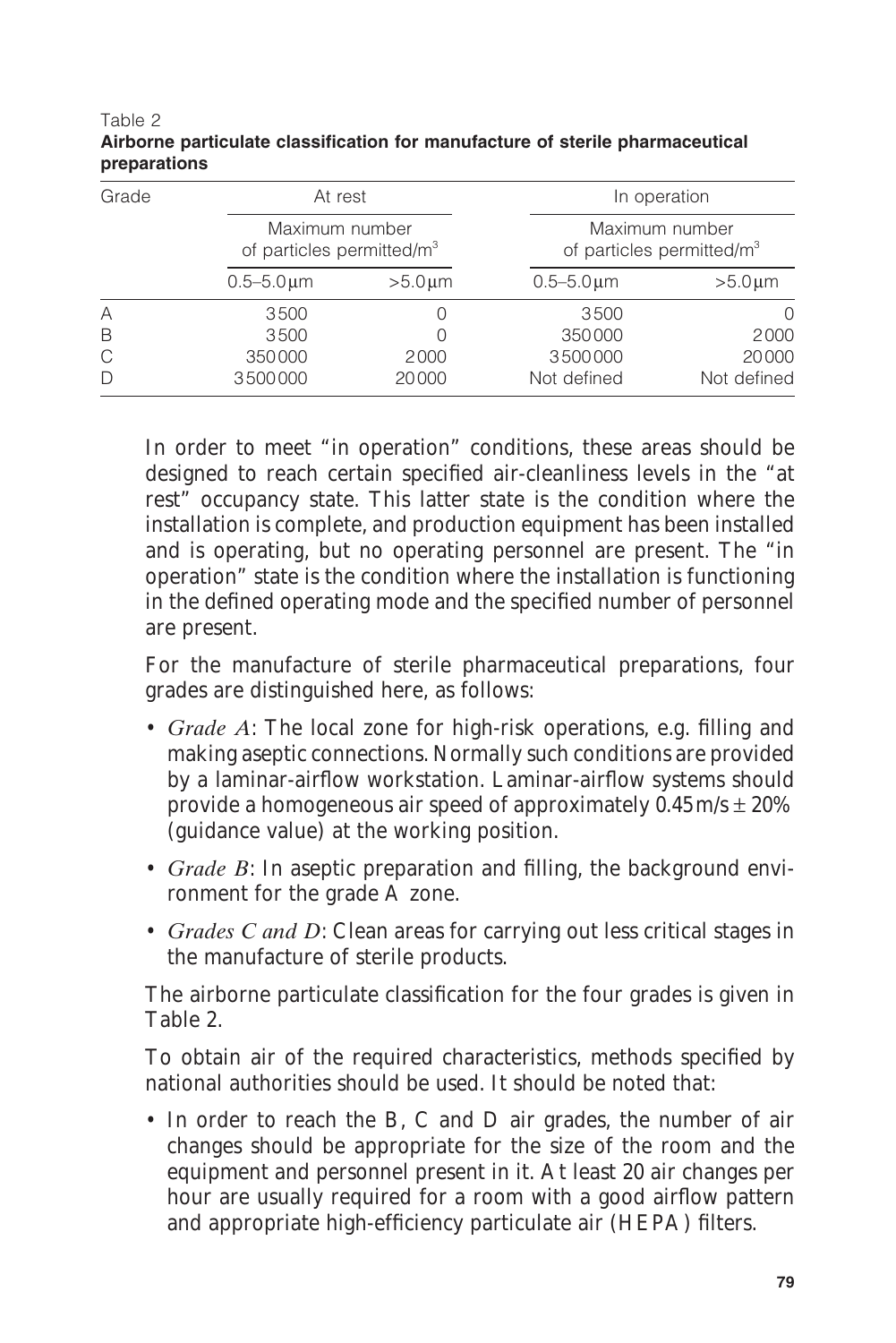| <b>WHO</b> | <b>United States</b> | <b>United States</b> | <b>ISO/TC</b>    | EEC     |
|------------|----------------------|----------------------|------------------|---------|
| (GMP)      | (209E)               | (customary)          | (209)            | (GMP)   |
| Grade A    | M 3.5                | Class 100            | ISO 5            | Grade A |
| Grade B    | M 3.5                | Class 100            | ISO <sub>5</sub> | Grade B |
| Grade C    | M 5.5                | <b>Class 10000</b>   | ISO <sub>7</sub> | Grade C |
| Grade D    | M 6.5                | Class 100000         | ISO <sub>8</sub> | Grade D |

Table 3 **Comparison of different airborne particulate classification systems for clean areas**<sup>a</sup>

EEC: European Commission; ISO/TC: International Organization for Standardization Technical Committee.

Source: references 1-4.

• Detailed information on methods for determining the microbiological and particulate cleanliness of air, surfaces, etc. is not given here. Reference should be made to other guidelines published in compendia such as the European, Japanese or United States pharmacopoeias, or in documents issued by the European Committee for Standardization and the International Organization for Standardization (ISO).

The different airborne particulate classification systems for clean areas are shown in Table 3.

4.2 The particulate conditions given in Table 2 for the "at rest" state should be achieved in the absence of the operating personnel after a short "clean-up" period of about 15–20 minutes (guidance value), after completion of the operations. The particulate conditions given in Table 2 for grade A "in operation" should be maintained in the zone immediately surrounding the product whenever the product or open container is exposed to the environment. It is accepted that it may not always be possible to demonstrate conformity with particulate standards at the point of fill when filling is in progress, owing to the generation of particles or droplets from the product itself.

4.3 In order to control the particulate cleanliness of the various clean areas during operation, they should be monitored.

4.4 Appropriate alert and action limits should be set for the results of particulate and microbiological monitoring. If these limits are exceeded, the appropriate corrective actions should be taken, as prescribed in the operating procedures.

4.5 The area grades as specified in sections 4.6–4.14 must be selected by the manufacturer on the basis of the nature of the process operations being performed and validation runs (e.g. sterile media fills). The determination of an appropriate process area environment and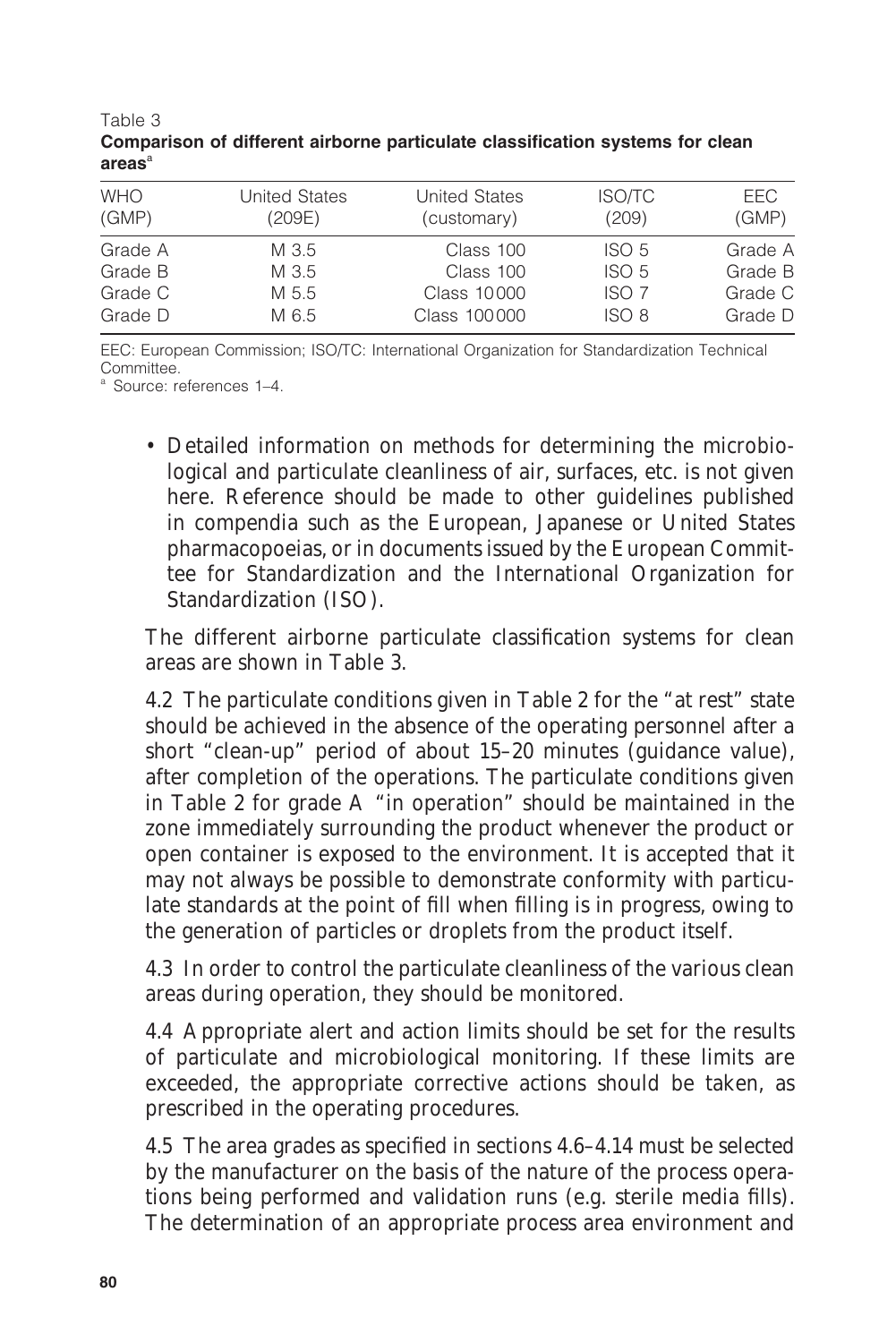a time limit should be based on the microbiological contamination (bioburden) found.

# **Terminally sterilized products**

4.6 Components and most products should be prepared in at least a grade D environment in order to give low microbial and particulate counts, suitable for filtration and sterilization. Where the product is at unusual risk of microbial contamination (e.g. because it actively supports microbial growth, must be held for a long period before sterilization, or is necessarily not processed mainly in closed vessels), the preparation should generally be done in a grade C environment.

4.7 The filling of products for terminal sterilization should generally be done in at least a grade C environment.

4.8 Where the product is at unusual risk of contamination from the environment (e.g. because the filling operation is slow or the containers are wide-necked or are necessarily exposed for more than a few seconds before sealing), the filling should be done in a grade A zone with at least a grade C background.

4.9 The preparation and filling of ointments, creams, suspensions and emulsions should generally be done in a grade C environment before terminal sterilization.

# **Aseptic preparation**

4.10 Components after washing should be handled in at least a grade D environment. The handling of sterile starting materials and components, unless subjected to sterilization or filtration through a microorganism-retaining filter later in the process, should be done in a grade A environment with a grade B background.

4.11 The preparation of solutions which are to be sterile filtered during the process should be done in a grade C environment; if not sterile filtered, the preparation of materials and products should be done in a grade A environment with a grade B background.

4.12 The handling and filling of aseptically prepared products, as well as the handling of exposed sterile equipment, should be done in a grade A environment with a grade B background.

4.13 The transfer of partially closed containers, as used in freeze– drying, should, before stoppering is completed, be done either in a grade A environment with a grade B background or in sealed transfer trays in a grade B environment.

4.14 The preparation and filling of sterile ointments, creams, suspensions and emulsions should be done in a grade A environment with a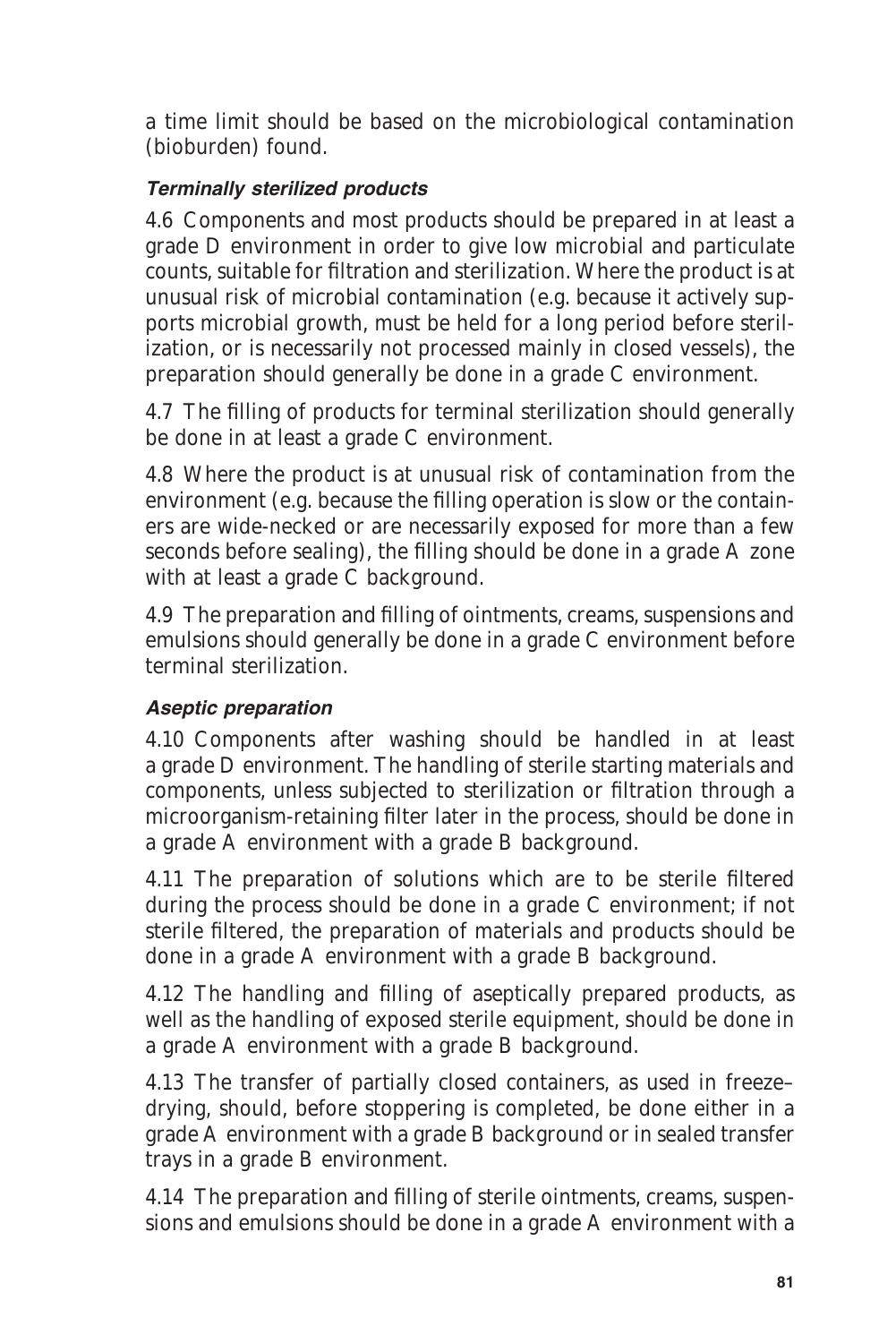grade B background when the product is exposed and is subsequently filtered.

### **Processing**

4.15 Precautions to minimize contamination should be taken during all processing stages, including the stages before sterilization.

4.16 Preparations containing live microorganisms should not be made or containers filled in areas used for the processing of other pharmaceutical products; however, vaccines consisting of dead organisms or of bacterial extracts may be dispensed into containers, after validated inactivation and validated cleaning procedures, in the same premises as other sterile pharmaceutical products.

4.17 The validation of aseptic processing should include simulating the process using a nutrient medium. The form of the nutrient medium used should generally be equivalent to the dosage form of the product. The process-simulation test should imitate as closely as possible the routine aseptic manufacturing process and include all the critical subsequent manufacturing steps. Consideration should be given to simulation of the worst expected condition. The processsimulation test should be repeated at defined intervals and after any significant modification to the equipment and process. The number of containers used for a medium fill should be sufficient to ensure a valid evaluation. For small batches, the number of containers for the medium fill should be at least equal to the size of the product batch.

4.18 Care should be taken to ensure that any validation does not compromise the processes.

4.19 Water sources, water-treatment equipment and treated water should be monitored regularly for chemicals, biological contamination and contamination with endotoxins to ensure that the water complies with the specifications appropriate to its use. Records should be maintained of the results of the monitoring and of any action taken.

4.20 Activities in clean areas, especially when aseptic operations are in progress, should be kept to a minimum, and the movement of personnel should be controlled and methodical, so as to avoid excessive shedding of particles and organisms due to over-vigorous activity. The ambient temperature and humidity should not be uncomfortably high because of the nature of the garments worn.

4.21 The presence of containers and materials liable to generate fibres should be minimized in clean areas and avoided completely when aseptic work is in progress.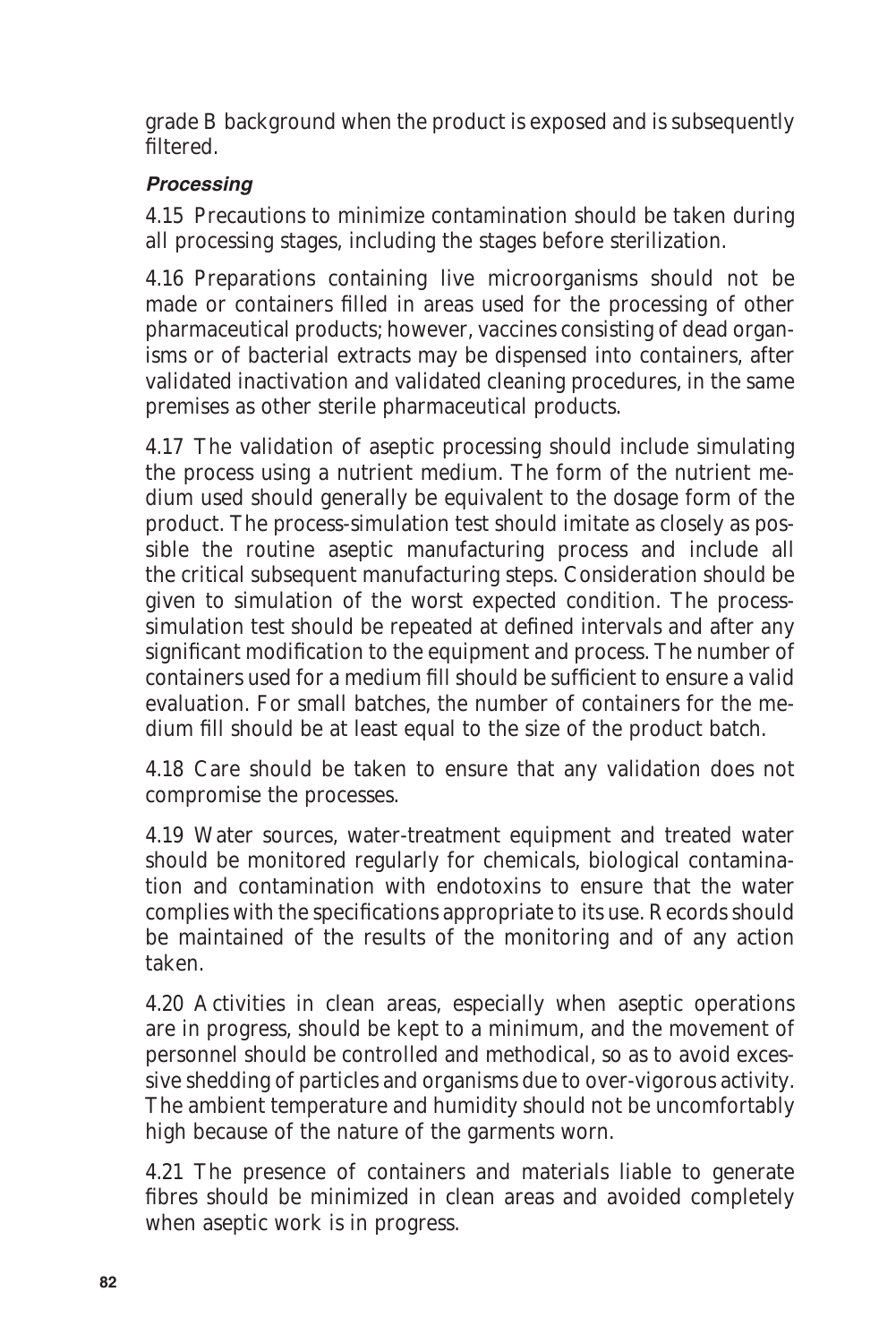4.22 Components, bulk-product containers and equipment should be handled after the final cleaning process in such a way that they are not recontaminated. The stage of processing of components, bulkproduct containers and equipment should be properly identified.

4.23 The interval between the washing and drying and the sterilization of components, bulk-product containers and equipment, as well as between sterilization and use, should be as short as possible and subject to a time-limit appropriate to the validated storage conditions.

4.24 The time between the start of the preparation of a solution and its sterilization or filtration through a bacteria-retaining filter should be as short as possible. A maximum permissible time should be set for each product that takes into account its composition and the prescribed method of storage.

4.25 Any gas that is used to purge a solution or blanket a product should be passed through a sterilizing filter.

4.26 The bioburden of products should be monitored before sterilization. There should be a working limit on the contamination of products immediately before sterilization that is related to the efficiency of the method to be used and the risk of pyrogens. All solutions, in particular large-volume parenterals, should be passed through a microorganism-retaining filter, if possible immediately before the filling process. Where aqueous solutions are held in sealed vessels, any pressure-release outlets should be protected, e.g. by hydrophobic microbiological air filters.

4.27 Components, bulk-product containers, equipment and any other articles required in a clean area where aseptic work is in progress should be sterilized and, wherever possible, passed into the area through double-ended sterilizers sealed into the wall. Other procedures that prevent the introduction of contamination (e.g. triple wrapping) may be acceptable in some circumstances.

4.28 The efficacy of any new processing procedure should be validated, and the validation should be repeated at regular intervals thereafter or when any significant change is made in the process or equipment.

### 5. **Sterilization**

5.1 Whenever possible, products intended to be sterile should preferably be terminally sterilized by heat in their final container. Where it is not possible to carry out terminal sterilization by heating due to the instability of a formulation, a decision should be taken to use an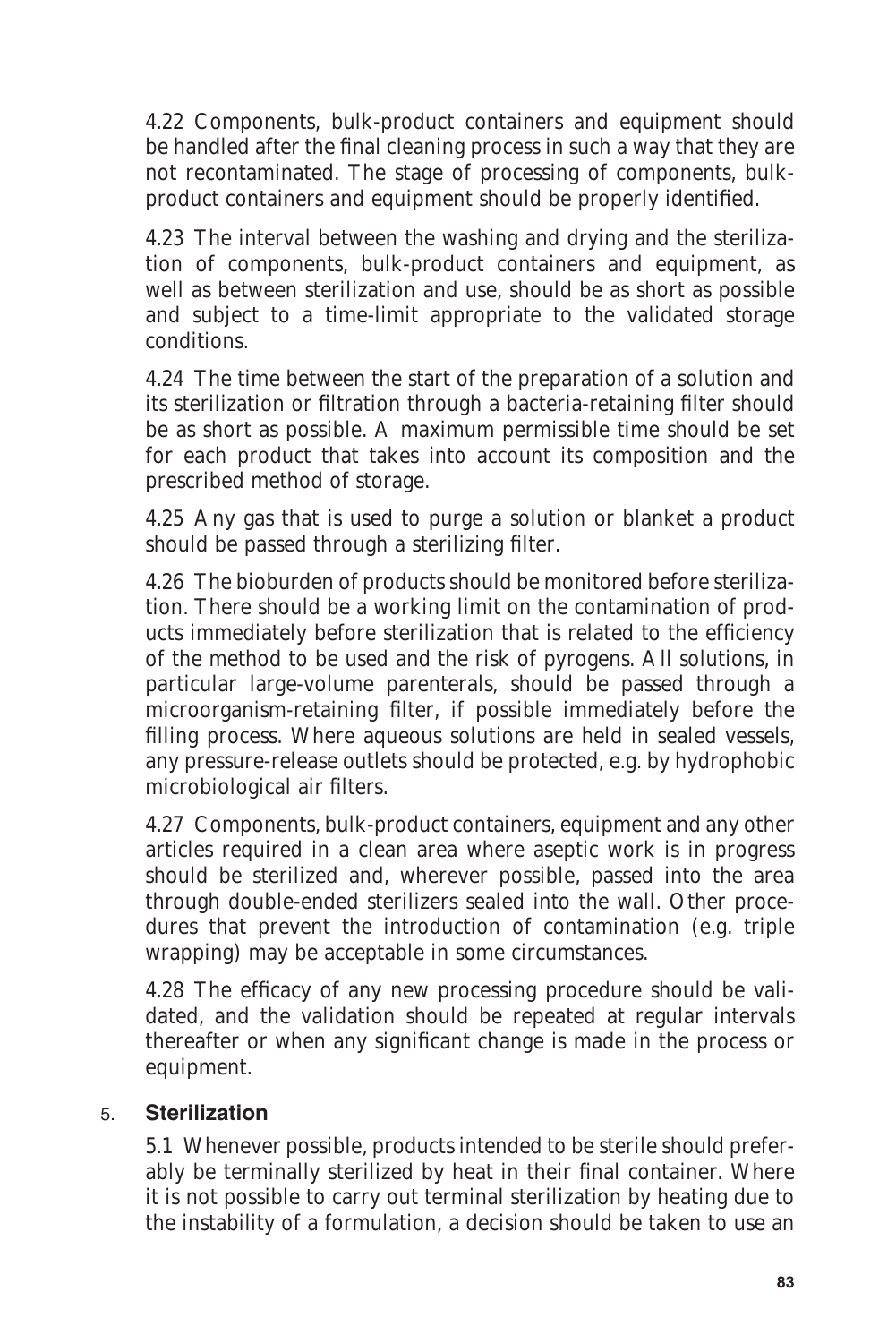alternative method of terminal sterilization following filtration and/or aseptic processing.

5.2 Sterilization can be achieved by the use of moist or dry heat, by irradiation with ionizing radiation (but not with ultraviolet radiation unless the process is thoroughly validated), by ethylene oxide (or other suitable gaseous sterilizing agents) or by filtration with subsequent aseptic filling of sterile final containers. Each method has its particular advantages and disadvantages. Where possible and practicable, heat sterilization is the method of choice.

5.3 The microbiological contamination of starting materials should be minimal, and their bioburden should be monitored before sterilization. Specifications should include requirements for microbiological quality when the need for this has been indicated by monitoring.

5.4 All sterilization processes must be validated. Particular attention should be given when the adopted sterilization method is not in accordance with pharmacopoeial or other national standards or when it is used for a preparation that is not a simple aqueous or oily solution.

5.5 Before any sterilization process is adopted, its suitability for the product and its efficacy in achieving the desired sterilizing conditions in all parts of each type of load to be processed should be demonstrated by physical measurements and by biological indicators, where appropriate. The validity of the process should be verified at scheduled intervals, at least annually, and whenever significant modifications have been made to the equipment. Records should be kept of the results.

5.6 For effective sterilization, the whole of the material should be subjected to the required treatment and the process should be designed to ensure that this is achieved.

5.7 Biological indicators should be considered only as an additional method of monitoring the sterilization process. They should be stored and used according to the manufacturer's instructions, and their quality checked by positive controls. If they are used, strict precautions should be taken to avoid any transfer of microbiological contamination from them.

5.8 There should be a clear means of differentiating products that have not been sterilized from those that have. Each basket, tray, or other carrier of products or components should be clearly labelled with the name of the material, its batch number, and an indication of whether or not it has been sterilized. Indicators such as autoclave tape may be used, where appropriate, to indicate whether or not a batch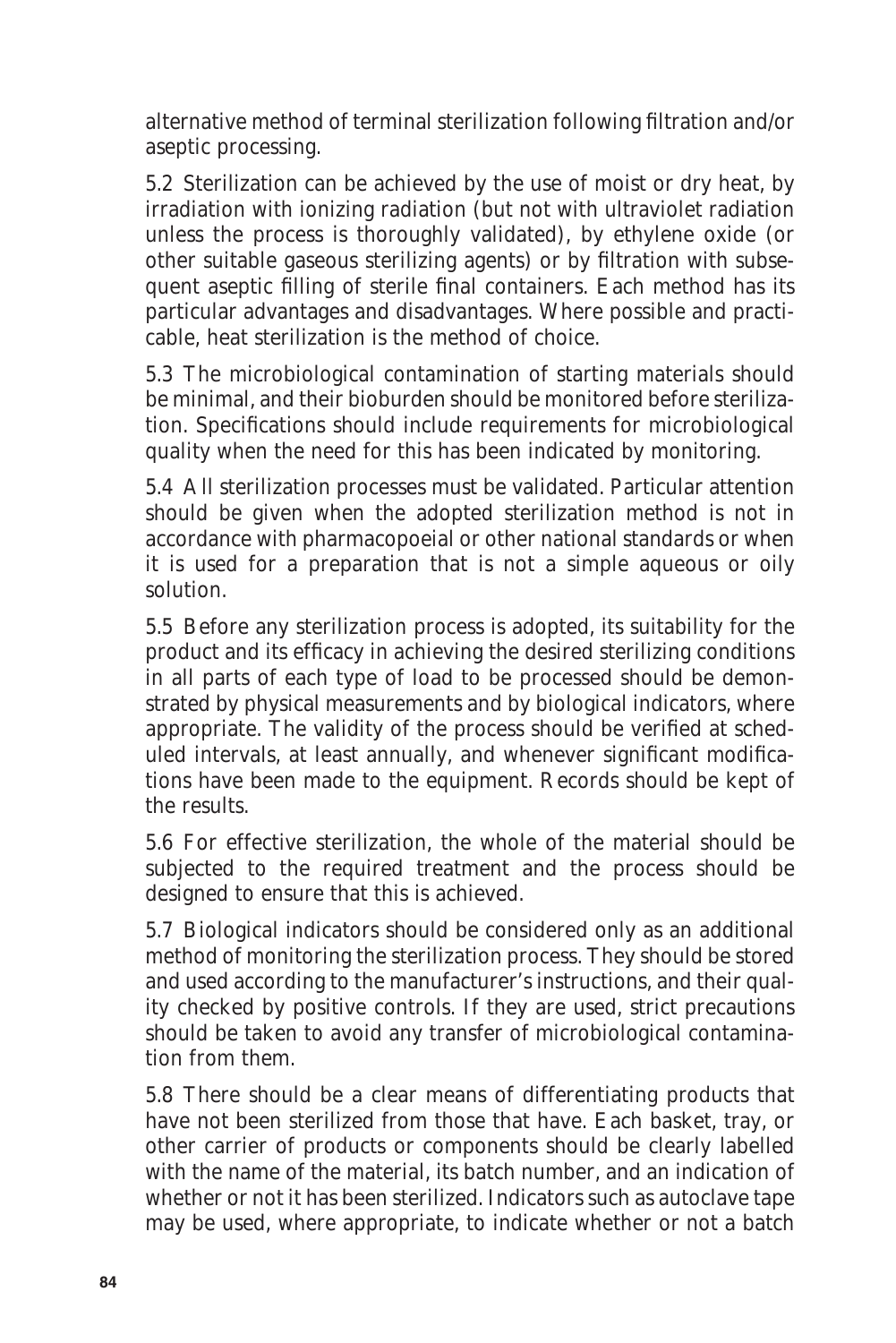(or sub-batch) has passed through a sterilization process, but they do not give a reliable indication that the batch is, in fact, sterile.

5.9 Sterilization records should be available for each sterilization run. They should be approved as part of the batch-release procedure.

# 6. **Terminal sterilization**

# **Sterilization by heat**

6.1 Each heat-sterilization cycle should be recorded by means of appropriate equipment of suitable accuracy and precision, e.g. on a time/temperature chart with a suitably large scale. The temperature should be recorded by a probe at the coolest part of the load or loaded chamber, this point having been determined during the validation; the temperature should preferably be checked against a second independent temperature probe located at the same position. The chart, or a photocopy of it, should form part of the batch record. Chemical or biological indicators may also be used but should not take the place of physical controls.

6.2 Sufficient time must be allowed for the whole of the load to reach the required temperature before measurement of the sterilizing time is started. This time must be determined for each type of load to be processed.

6.3 After the high-temperature phase of a heat sterilization cycle, precautions should be taken against contamination of a sterilized load during cooling. Any cooling fluid or gas in contact with the product should be sterilized.

# **Sterilization by moist heat**

6.4 Sterilization by moist heat (heating in an autoclave) is suitable only for water-wettable materials and aqueous formulations. Both temperature and pressure should be used to monitor the process. The temperature recorder should normally be independent of the controller, and there should be an independent temperature indicator, the reading from which should be routinely checked against the chart recorder during the sterilization period. For sterilizers fitted with a drain at the bottom of the chamber, it may also be necessary to record the temperature at this position throughout the sterilization period. There should be regular leak tests on the chamber when a vacuum phase is part of the cycle.

6.5 The items to be sterilized, other than products in sealed containers, should be wrapped in a material that allows the removal of air and the penetration of steam but prevents recontamination after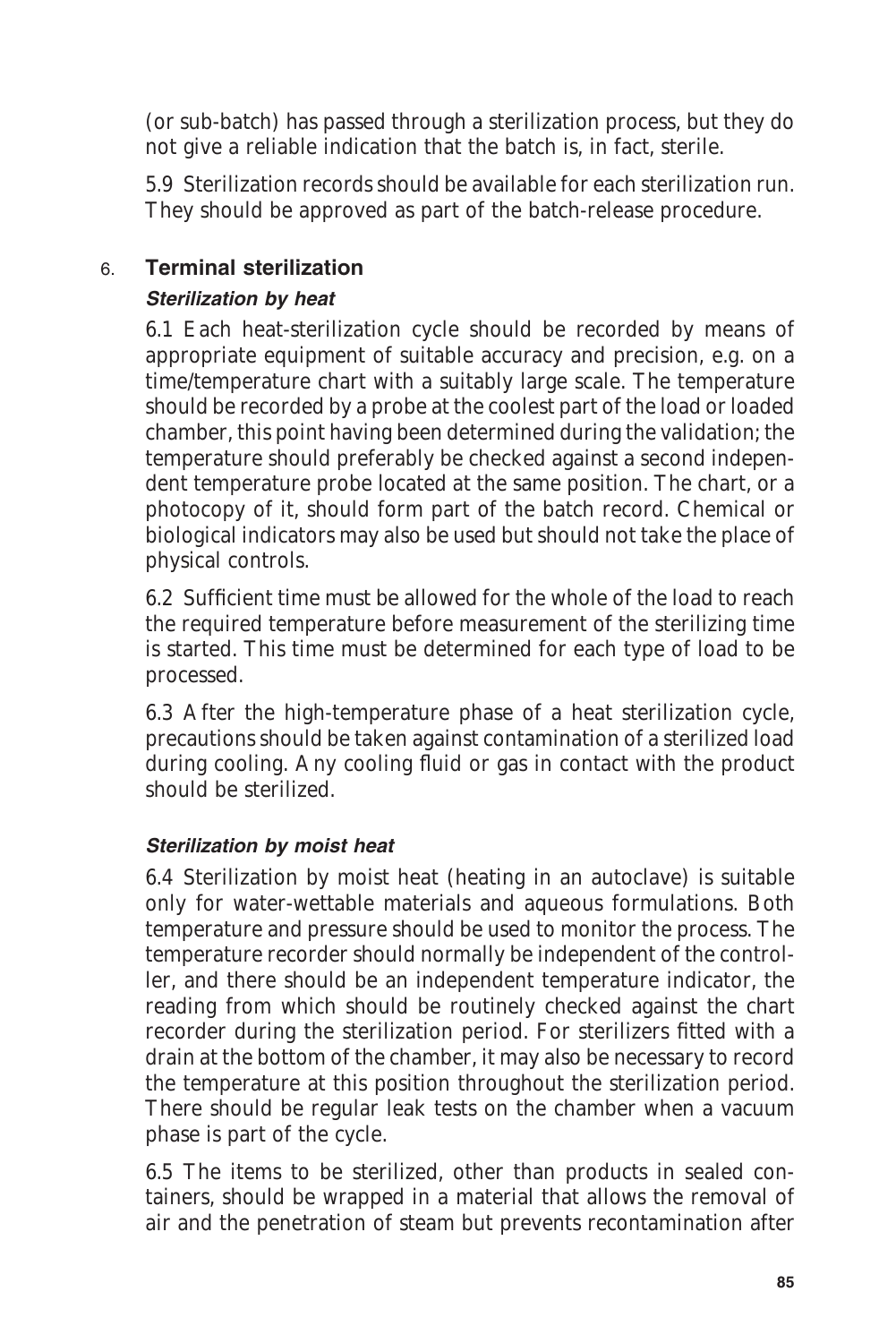sterilization. All parts of the load should be in contact with water or saturated steam at the required temperature for the required time.

6.6 Care should be taken to ensure that the steam used for sterilization is of suitable quality and does not contain additives at a level that could cause contamination of the product or equipment.

#### **Sterilization by dry heat**

6.7 Sterilization by dry heat may be suitable for non-aqueous liquids or dry powder products. The process used should include air circulation within the chamber and the maintenance of a positive pressure to prevent the entry of non-sterile air. If air is supplied, it should be passed through a microorganism-retaining filter (e.g. an HEPA filter). Where sterilization by dry heat is also intended to remove pyrogens, challenge tests using endotoxins will be required as part of the validation.

#### **Sterilization by radiation**

6.8 Sterilization by radiation is used mainly for the sterilization of heat-sensitive materials and products. Many pharmaceutical products and some packaging materials are radiation-sensitive, so this method is permissible only when the absence of deleterious effects on the product has been confirmed experimentally. Ultraviolet irradiation is not an acceptable method for terminal sterilization.

6.9 If sterilization by radiation is carried out by an outside contractor, the manufacturer is responsible for ensuring that the requirements of section 6.8 are met, and that the sterilization process is validated. The responsibilities of the radiation plant operator (e.g. for using the correct dose) should also be specified.

6.10 During the sterilization procedure, the radiation dose should be measured. For this purpose, the dosimeters used must be independent of the dose rate and must provide a quantitative measurement of the dose received by the product itself. Dosimeters should be inserted in the load in sufficient number, and close enough together to ensure that there is always a dosimeter in the chamber. Where plastic dosimeters are employed, they should be used within the time-limit of their calibration. Dosimeter absorbances should be read shortly after exposure to radiation. Biological indicators may be used only as an additional control. Radiation-sensitive colour discs may be used to differentiate between packages that have been subjected to irradiation and those that have not; they are not indicators of successful sterilization. The information obtained should constitute part of the batch record.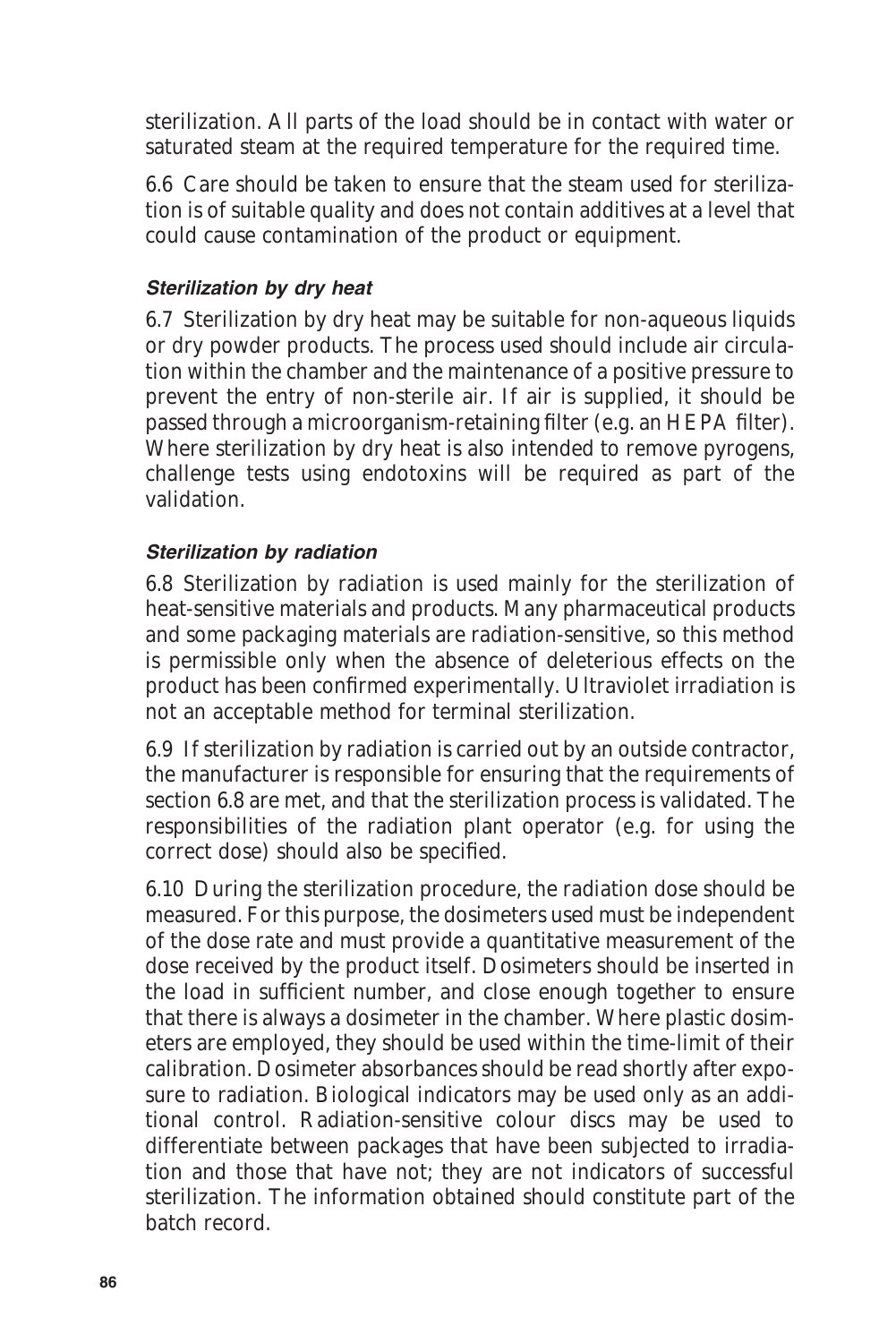6.11 Validation procedures should ensure that consideration is given to the effects of variations in the density of the packages.

6.12 Handling procedures should prevent any misidentification of irradiated and non-irradiated materials. Each package should carry a radiation-sensitive indicator to show whether or not it has been subjected to radiation treatment.

6.13 The total radiation dose should be administered within a predetermined period of time.

### **Sterilization by gases and fumigants**

6.14 This method of sterilization should only be used for products where there is no suitable alternative.

6.15 Various gases and fumigants may be used for sterilization (e.g. ethylene oxide, hydrogen peroxide vapour). Ethylene oxide should be used only when no other method is practicable. During process validation it should be shown that the gas has no damaging effect on the product and that the conditions and time allowed for degassing are such as to reduce any residual gas and reaction products to defined acceptable limits for the type of product or material concerned. These limits should be incorporated in the specifications.

6.16 Direct contact between gas and microorganisms is essential; precautions should therefore be taken to avoid the presence of organisms likely to be enclosed in materials such as crystals or dried protein. The nature and quantity of packaging materials can significantly affect the process.

6.17 Before exposure to the gas, materials should be brought into equilibrium with the humidity and temperature required by the process. This requirement should be balanced against the need to minimize the waiting time before sterilization.

6.18 Each sterilization cycle should be monitored with suitable biological indicators, using the appropriate number of test pieces distributed throughout the load. The information so obtained should form part of the batch record.

6.19 Biological indicators should be stored and used according to the manufacturer's instructions, and their performance checked by positive controls.

6.20 For each sterilization cycle, records should be made of the time taken to complete the cycle, of the pressure, temperature and humidity within the chamber during the process, and of the gas concentration. The pressure and temperature should be recorded on a chart throughout the cycle. The records should form part of the batch record.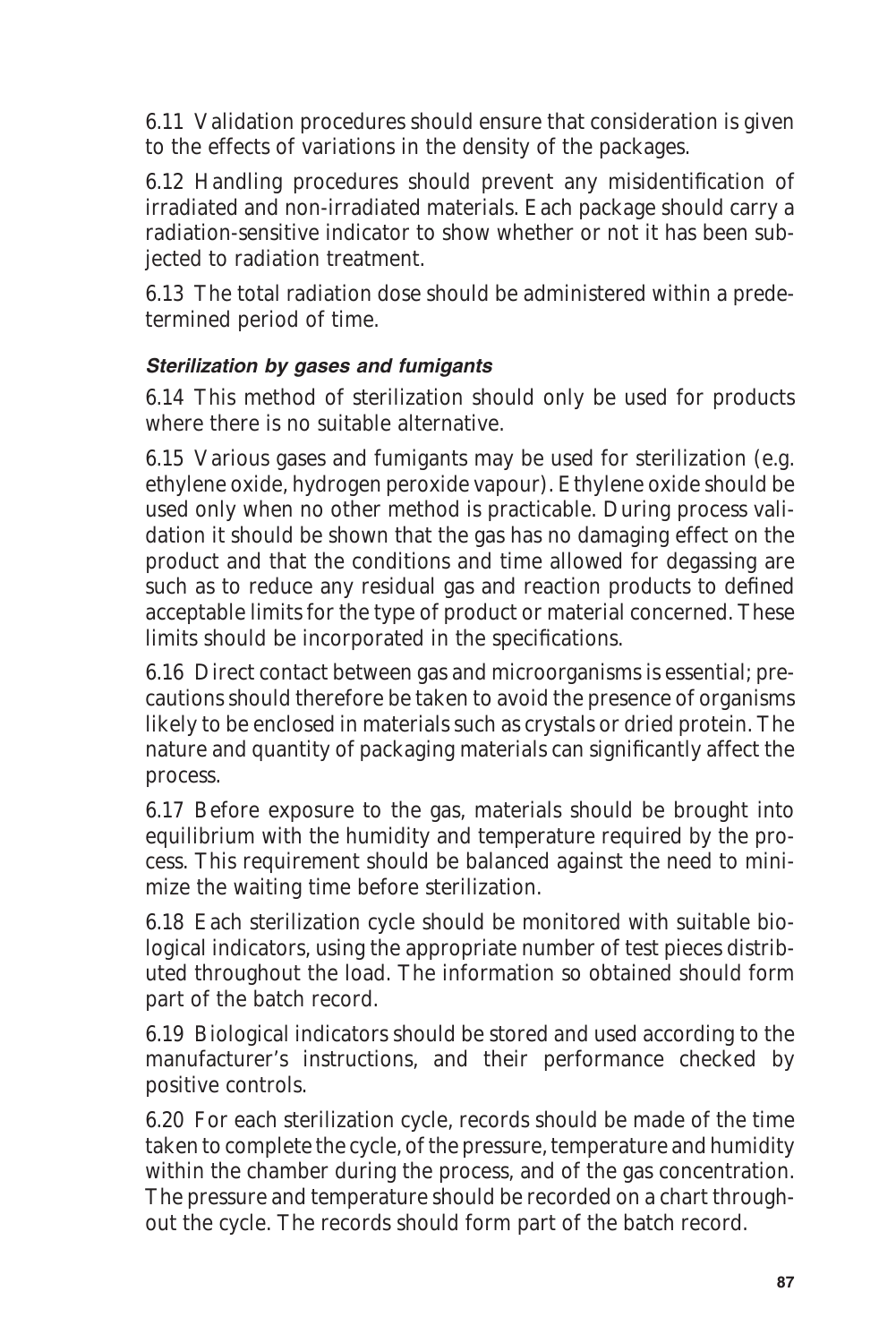6.21 After sterilization, the load should be stored in a controlled manner under ventilated conditions to allow concentrations of residual gas and reaction products to fall to their prescribed levels. This process should be validated.

### 7. **Aseptic processing and sterilization by filtration**

7.1 The objective of aseptic processing is to maintain the sterility of a product that is assembled from components, each of which has been sterilized by one of the above methods (see sections 5 and 6).

7.2 The operating conditions should be such as to prevent microbial contamination.

7.3 In order to maintain the sterility of the components and the product during aseptic processing, careful attention needs to be given to: (a) the environment; (b) the personnel; (c) the critical surfaces; (d) the container/closure sterilization and transfer procedures; (e) the maximum holding period of the product before filling into the final container; and (f) the sterilizing filter.

7.4 Certain solutions and liquids that cannot be sterilized in the final container can be filtered through a sterile filter of nominal pore size  $0.22 \mu m$  (or less), or with at least equivalent microorganism-retaining properties, into a previously sterilized container. Such filters can remove bacteria and moulds, but not all viruses or mycoplasmas. Consideration should be given to complementing the filtration process with some degree of heat treatment.

7.5 Owing to the potential additional risks of the filtration method as compared with other sterilization processes, a double filter layer or second filtration via a further sterilized microorganism-retaining filter immediately prior to filling may be advisable. The final sterile filtration should be carried out as close as possible to the filling point.

7.6 The fibre-shedding characteristics of filters should be minimal (virtually zero). Asbestos-containing filters must not be used under any circumstances.

7.7 The integrity of the filter should be checked by an appropriate method such as a bubble-point, diffusive-flow or pressure-hold test, immediately after use (it may also be useful to test the filter in this way before use). The time taken to filter a known volume of bulk solution and the pressure difference to be used across the filter should be determined during validation, and any significant differences from these values should be noted and investigated. The results of these checks should be recorded in the batch record. The integrity of critical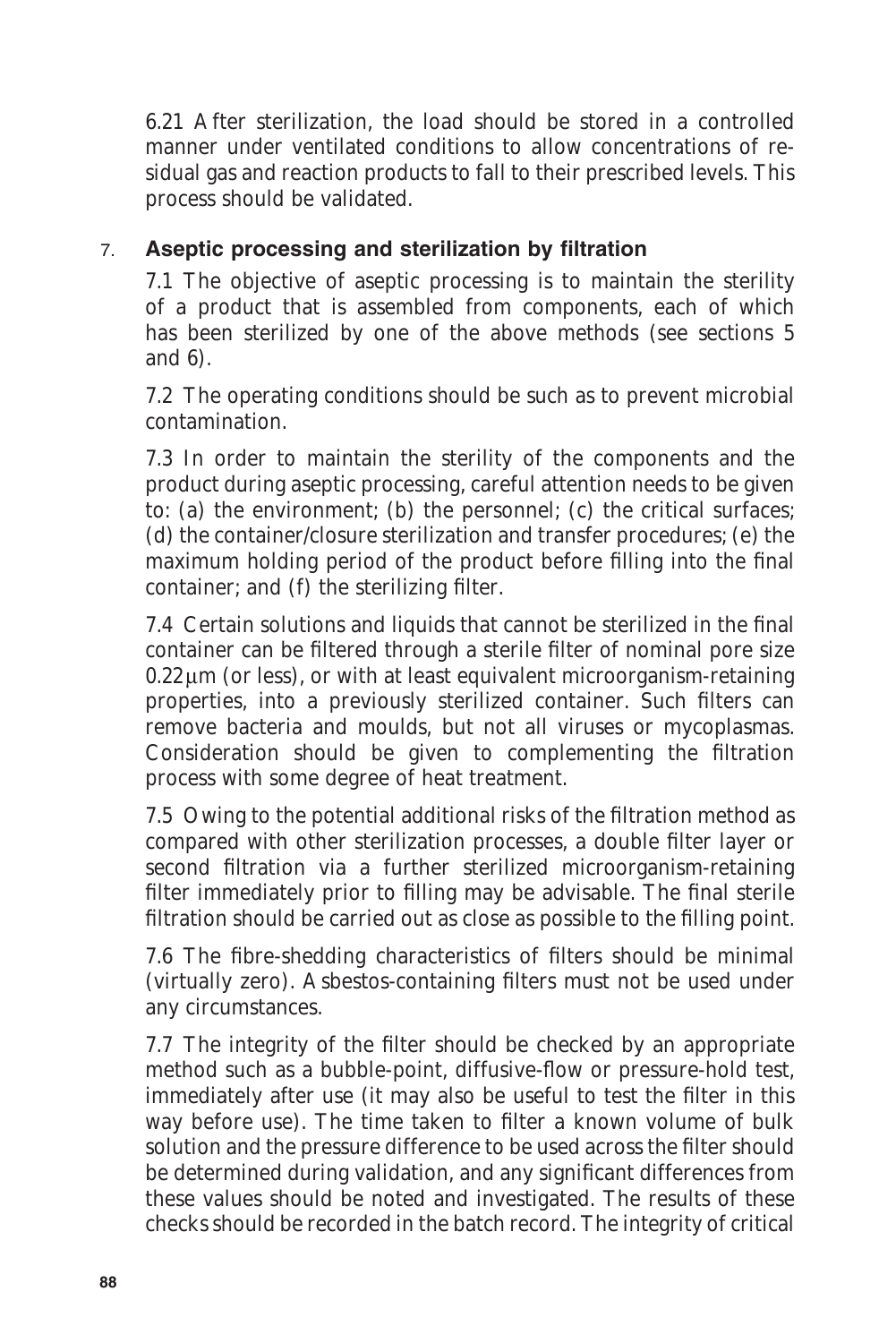gas and air vent filters should be confirmed after use. The integrity of other filters should be confirmed at appropriate intervals. Consideration should be given to increased monitoring of filter integrity in processes that involve harsh conditions, e.g. the circulation of hightemperature air.

7.8 The same filter should not be used for more than 1 working day unless such use has been validated.

7.9 The filter should not affect the product either by removing ingredients from it or by releasing substances into it.

#### 8. **Personnel**

8.1 Only the minimum number of personnel required should be present in clean areas; this is particularly important during aseptic processes. Inspections and controls should be conducted from outside such areas as far as possible.

8.2 All personnel (including those concerned with cleaning and maintenance) employed in such areas should receive initial and regular training in disciplines relevant to the correct manufacture of sterile products, including hygiene and the basic elements of microbiology. When outside staff who have not received such training (e.g. building or maintenance contractors) need to be brought in, particular care should be taken over their instruction and supervision.

8.3 Staff who have been engaged in the processing of animal-tissue materials or of cultures of microorganisms other than those used in the current manufacturing process should not enter sterile-product areas unless rigorous and clearly defined decontamination procedures have been followed.

8.4 High standards of personal hygiene and cleanliness are essential, and personnel involved in the manufacture of sterile preparations should be instructed to report any conditions that may cause the shedding of abnormal numbers or types of contaminants; periodic health checks for such conditions are desirable. The action to be taken in respect of personnel who might be introducing undue microbiological hazards should be decided by a designated competent person.

8.5 Outdoor clothing should not be brought into clean areas, and personnel entering changing rooms should already be clad in standard factory protective garments. Changing and washing should follow a written procedure designed to minimize the contamination of clean area clothing or the carry-through of contaminants to clean areas.

8.6 Wrist-watches and jewellery should not be worn in clean areas, and cosmetics that can shed particles should not be used.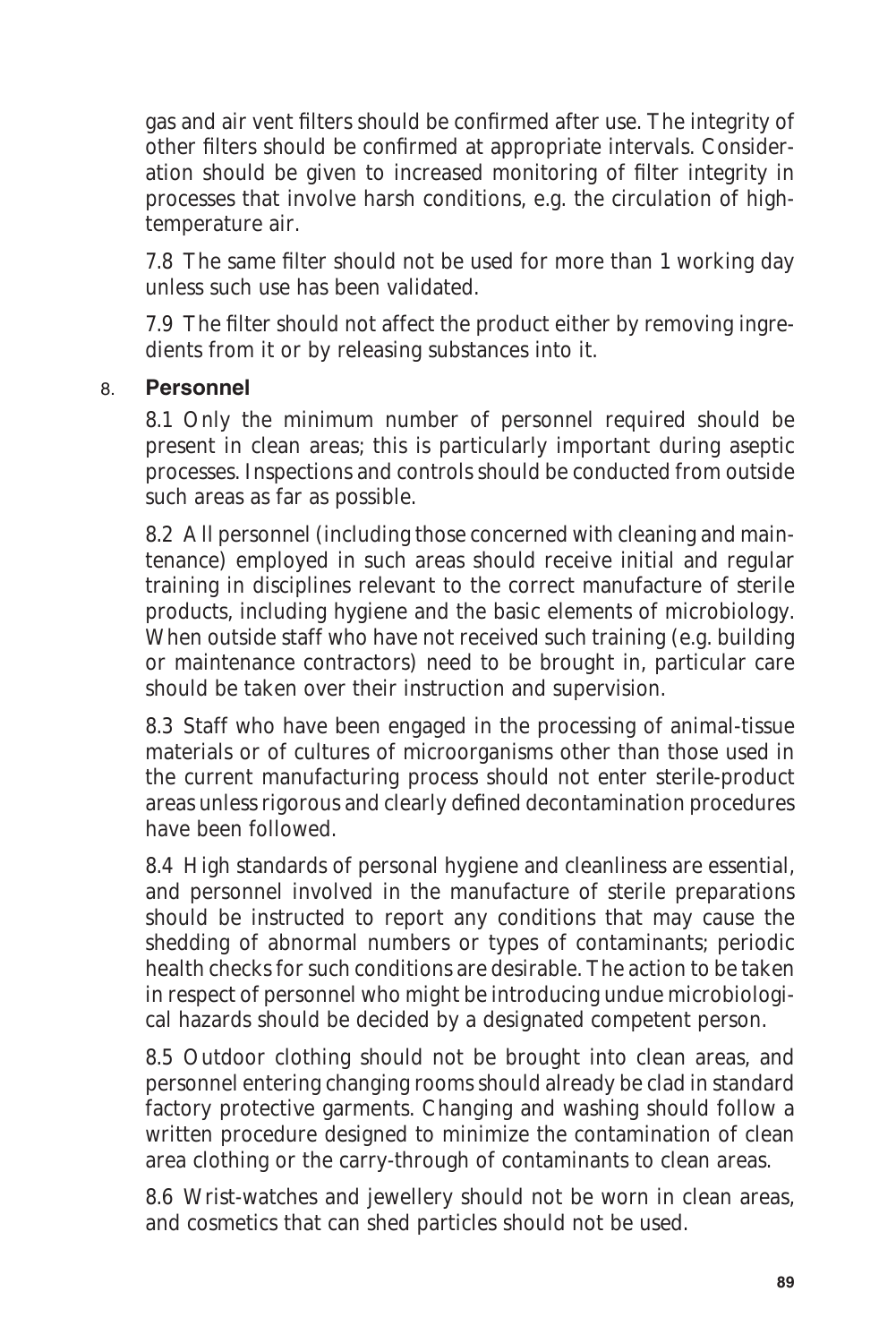8.7 The clothing worn and its quality should be appropriate for the process and the grade of the working area (workplace). It should be worn in such a way as to protect the product from contamination. The clothing required for each grade is as follows:

- *Grade D*. The hair and, where relevant, beard and moustache should be covered. Protective clothing and appropriate shoes or overshoes should be worn. Appropriate measures should be taken to avoid any contamination from outside the clean area.
- *Grade C*. The hair and, where relevant, beard and moustache should be covered. A single or two-piece trouser suit, gathered at the wrists and with a high neck, and appropriate shoes or overshoes should be worn. The clothing should shed virtually no fibres or particulate matter.
- *Grades A/B*. Headgear should totally enclose the hair and, where relevant, beard and moustache. A single or two-piece trouser suit, gathered at the wrists and with a high neck, should be worn. The headgear should be tucked into the neck of the suit. A face mask should be worn to prevent the shedding of droplets. Appropriate, sterilized, non-powdered rubber or plastic gloves and sterilized or disinfected footwear should be worn. Trouser-bottoms should be tucked inside the footwear and garment sleeves into the gloves. The protective clothing should shed virtually no fibres or particulate matter and should retain particles shed by the body.

8.8 Outdoor clothing should not be brought into changing rooms leading to grade B and C rooms. For every worker in a grade A/B room, clean sterilized or adequately sanitized protective garments should be provided at each work session, or at least once a day if monitoring results justify this. Gloves should be regularly disinfected during operations. Masks and gloves should be changed at least at every working session. The use of disposable clothing may be necessary.

8.9 Clothing used in clean areas should be laundered or cleaned in such a way that it does not gather additional particulate contaminants that can later be shed. Separate laundry facilities for such clothing are desirable. If fibres are damaged by inappropriate cleaning or sterilization, there may be an increased risk of shedding particles. Washing and sterilization operations should follow standard operating procedures.

#### 9. **Premises**

9.1 All premises should, as far as possible, be designed to avoid the unnecessary entry of supervisory or control personnel. Grade B areas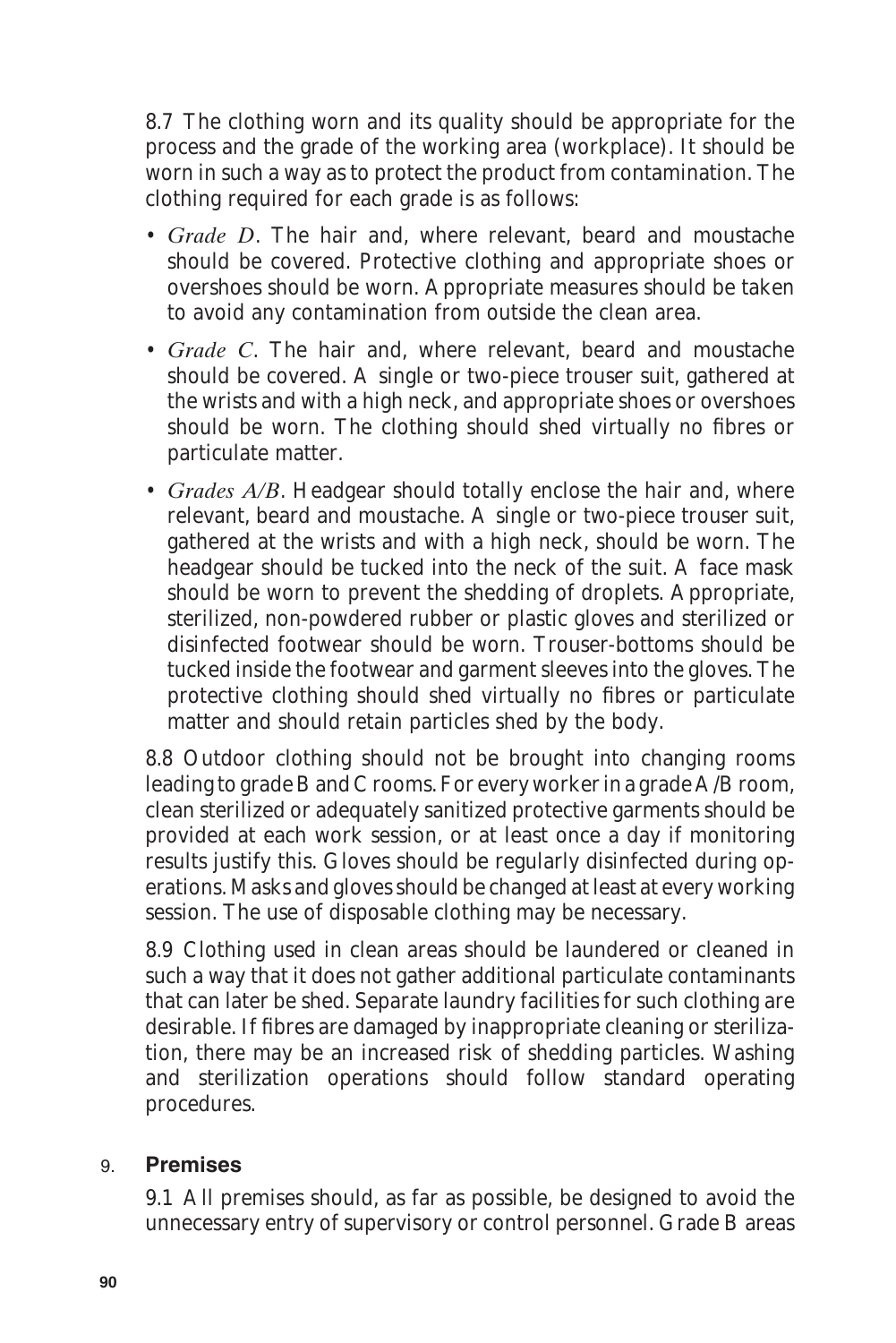should be designed so that all operations can be observed from outside.

9.2 In clean areas, all exposed surfaces should be smooth, impervious and unbroken in order to minimize the shedding or accumulation of particles or microorganisms and to permit the repeated application of cleaning agents and disinfectants, where used.

9.3 To reduce the accumulation of dust and to facilitate cleaning, there should be no uncleanable recesses and a minimum of projecting ledges, shelves, cupboards and equipment. Doors should be carefully designed to avoid uncleanable recesses; sliding doors are undesirable for this reason.

9.4 False ceilings should be sealed to prevent contamination from the space above them.

9.5 Pipes and ducts and other utilities should be installed so that they do not create recesses, unsealed openings and surfaces that are difficult to clean.

9.6 Sinks and drains should be avoided wherever possible and should be excluded from grade A/B areas where aseptic operations are carried out. Where installed, they should be designed, located and maintained so as to minimize the risks of microbiological contamination; they should be fitted with effective, easily cleanable traps and with air breaks to prevent back-flow. Any floor channels should be open and easily cleanable and be connected to drains outside the area in a manner that prevents the ingress of microbiological contaminants.

9.7 Changing rooms should be designed as airlocks and used to separate the different stages of changing, thus minimizing particulate and microbiological contamination of protective clothing. They should be effectively flushed with filtered air. The use of separate changing rooms for entering and leaving clean areas is sometimes necessary. Hand-washing facilities should be provided only in the changing rooms, not in areas where aseptic work is done.

9.8 Airlock doors should not be opened simultaneously. An interlocking system and a visual and/or audible warning system can be installed to prevent the opening of more than one door at a time.

9.9 A filtered air supply should be used to maintain a positive pressure and an airflow relative to surrounding areas of a lower grade under all operational conditions; it should flush the area effectively. Adjacent rooms of different grades should have a pressure differential of approximately 10–15 pascals (guidance value). Particular attention should be paid to the protection of the zone of greatest risk,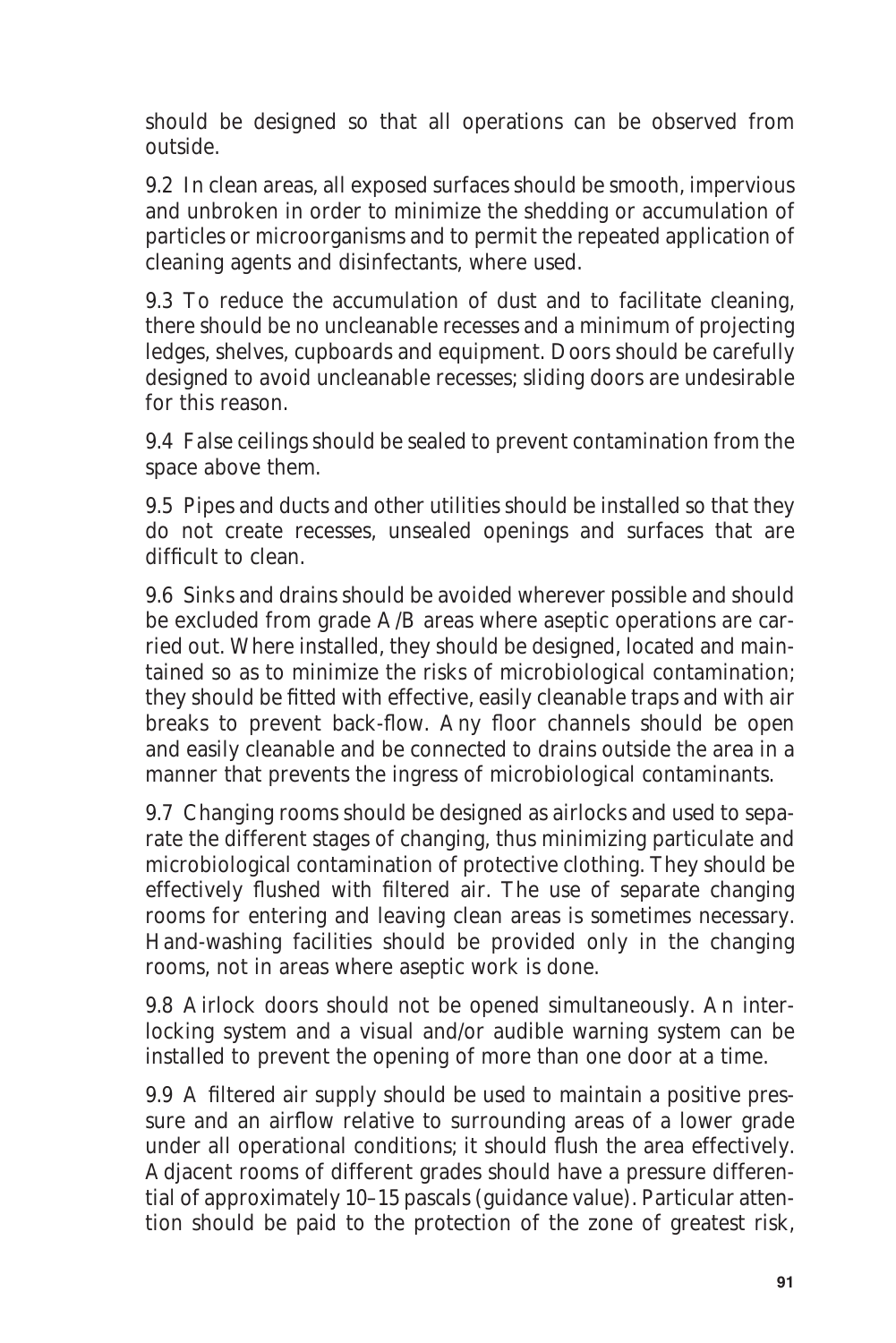i.e. the immediate environment to which the product and the cleaned components in contact with it are exposed. The various recommendations regarding air supplies and pressure differentials may need to be modified where it becomes necessary to contain certain materials, e.g. pathogenic, highly toxic, radioactive or live viral or bacterial materials or products. The decontamination of the facilities and the treatment of air leaving a clean area may be necessary for some operations.

9.10 It should be demonstrated that airflow patterns do not present a contamination risk; for example, care should be taken to ensure that particles from a particle-generating person, operation or machine are not conveyed to a zone of higher product risk.

9.11 A warning system should be included to indicate failure in the air supply. An indicator of pressure difference should be fitted between areas where this difference is important, and the pressure difference should be regularly recorded.

9.12 Consideration should be given to restricting unnecessary access to critical filling areas, e.g. grade A filling zones, by means of a physical barrier.

#### 10. **Equipment**

10.1 A conveyor belt should not pass through a partition between a grade A or B clean area and a processing area of lower air cleanliness, unless the belt itself is continuously sterilized (e.g. in a sterilizing tunnel).

10.2 Whenever possible, equipment used for processing sterile products should be chosen so that it can be effectively sterilized by steam or dry heat or other methods.

10.3 As far as possible, equipment fittings and services should be designed and installed so that operations, maintenance and repairs can be carried out outside the clean area. Equipment that has to be taken apart for maintenance should be resterilized after complete reassembly, wherever possible.

10.4 When equipment maintenance is carried out within a clean area, clean instruments and tools should be used, and the area should be cleaned and disinfected again, where appropriate, before processing recommences if the required standards of cleanliness and/or asepsis have not been maintained during the maintenance work.

10.5 All equipment, including sterilizers, air-filtration systems, and water-treatment systems, including stills, should be subject to planned